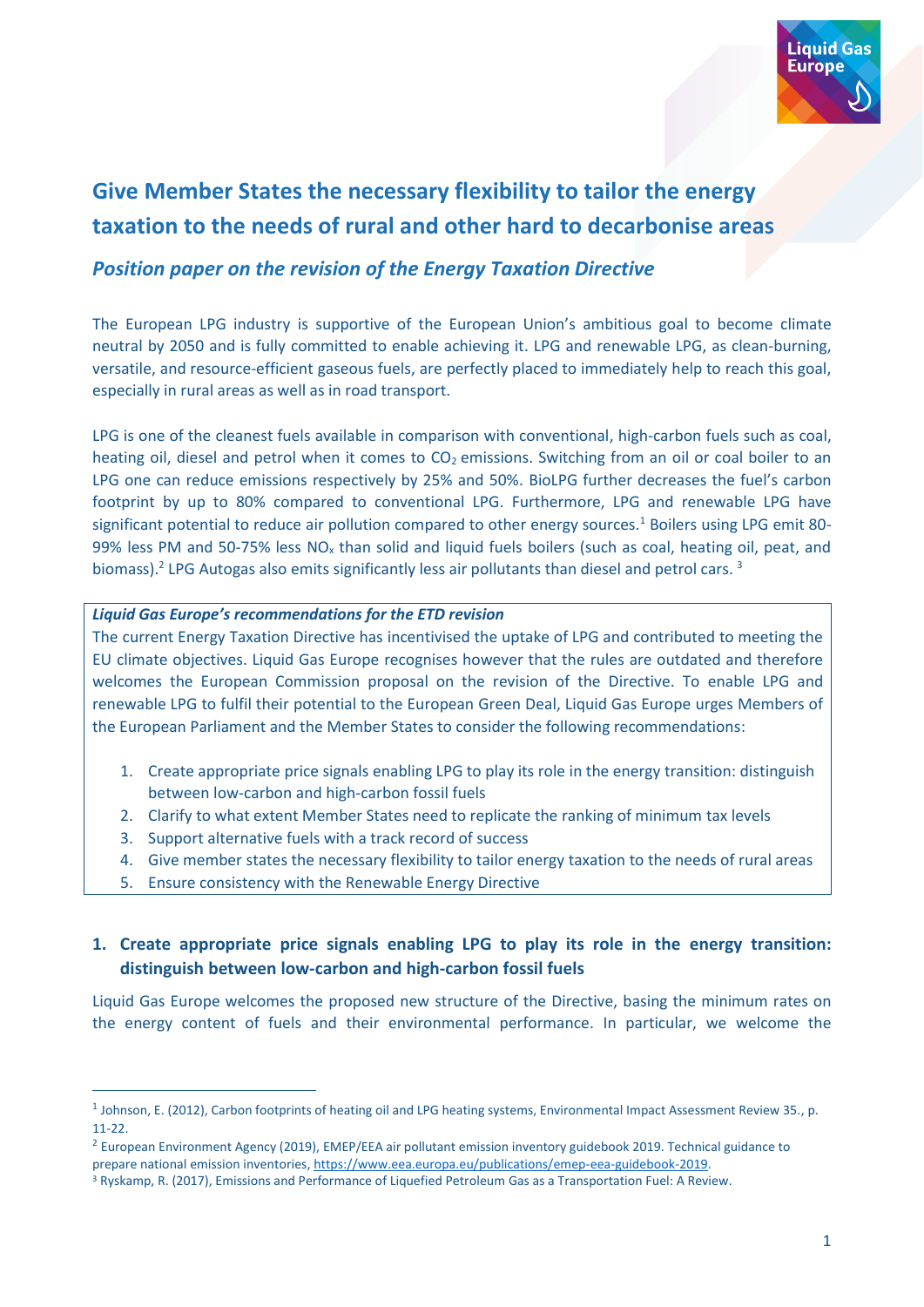

recognition of LPG in heating and LPG Autogas in transport as fuels with clear environmental benefits over conventional fossil fuels and an important contribution to make to the green transition.

We are however concerned about the proposed minimum levels of taxation for LPG used as a heating and a transport fuel. Under the current proposal, the minimum level of taxation on LPG Autogas would drastically increase – 161% by 2023 and 291% by 2033 compared to current levels. When used as a heating fuel, the minimum taxation level for LPG would increase from 0 to €0.6/GJ in 2023 and €0.9GJ in 2033. Raising tax levels for LPG would also affect the further development of renewable LPG. A drop-in fuel renewable LPG can be blended with LPG and used in existing appliances. Its further uptake is hence also tied to the competitive advantage of its fossil counter-part over conventional fuels.

We also regret that after the transition period (until 2033), the Directive will not distinguish between LPG and high-carbon fossil fuels. LPG will still emit considerably less greenhouse gas emissions as well as air pollutants compared to conventional fossil fuels.

#### **2. Clarify to what extent Member States need to replicate the ranking of minimum levels of taxation**

The European Commission proposal is ambiguous about the extent to which Member States can adapt the structure of minimum tax levels. Article 5 of the proposal stipulates that "*Member States shall also replicate at any time the ranking of minimum levels of taxation as laid down in Annex I in relation to different products for each given use"*. The explanatory memorandum goes further and states that *"the relationship between the minimum levels of taxation"* should be replicated. Liquid Gas Europe calls on the European Commission to clarify this point.

Should Member States only respect the ranking structure (in this case all fuels within a rank should always be lower than the previous rank and higher than the following rank)? Or, should they also keep the relations between the different ranks (fuels of rank 2 should always be  $\frac{2}{3}$  of fuels of rank 1; fuels of rank 3 should always be  $\frac{1}{2}$  of fuels of rank 1)? Liquid Gas Europe is strongly against replicating the relations between the different ranks.

#### **3. Support alternative fuels with a track record of success**

Autogas is the number one alternative fuel in the EU with over 8 million vehicles in circulation, representing 77% of the existing alternative fuel fleet, both through aftermarket conversions and a large offering of OEM vehicles. As such, LPG has arguably provided more environmental benefits to date than any other alternative fuel on the market. Autogas also has a strong historical presence in many markets and customers have developed confidence with its use as a cleaner fuel.

Under the current proposal, the minimum levels of taxation on LPG Autogas would drastically increase - 161% by 2023 and 291% by 2033 compared to current levels. Furthermore, if adopted, the extension of ETS to road transport would result in further significant price increases after 2026.

It is important that Member States retain the flexibility to tailor their sustainable transport strategies to their national context. For Member States with a strong track record of alternative fuels uptake and investments in infrastructure developments, that want to continue to incentivise the uptake of certain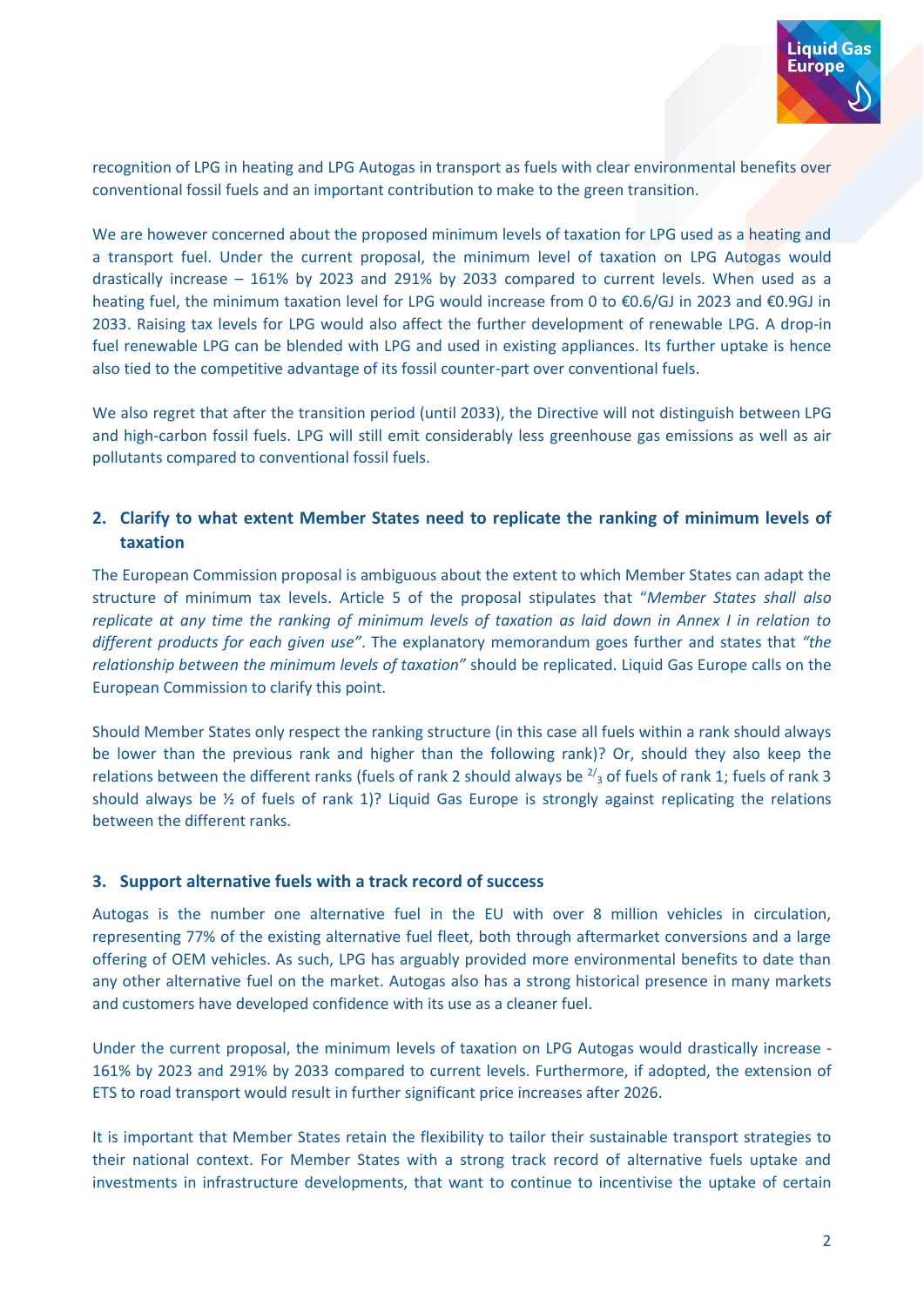

fuels to meet their specific market needs, the revised ETD should allow flexibility to maintain this standard practice in the spirit of policy continuity and fuel price stability for consumers.

### **4. Give member states the necessary flexibility to tailor energy taxation to needs of rural areas**

Due to their specific characteristics, rural areas are hard-to-decarbonise. They tend to have an older, lessenergy efficient building stock and the absence of the gas grid leaves consumers and businesses with fewer options. Furthermore, energy poverty is more widespread, with around 22,5 percent of people in rural areas at risk of poverty or social exclusion.<sup>45</sup> In order to avoid exacerbating energy poverty, and secure the competitiveness of rural businesses, Member States should have the possibility to provide specific derogations to energy used for heating purposes in both residential and business applications.

LPG today covers the off-grid heating needs of more than 20 million EU citizens and 700,000 businesses, predominantly in areas where the natural gas network is not available. It can undoubtedly further contribute to achieving the climate neutrality objective as there are around 40 million homes and 100,000 businesses without access to the gas grid. To enable their transition towards climate-neutral solutions, consumers in these areas need to have access to cleaner-burning fuels at an affordable price. Simply switching from a conventional coal or oil boiler to a condensing LPG appliance can reduce CO2 emissions by 50% or 25%, respectively.

Liquid Gas Europe welcomes the possibility for member states apply a reduction to heating fuel used by households in article see Article 17(c). We believe however that Member States should also have the possibility to apply a reduced rate for rural businesses.

#### **5. Ensure consistency with the Renewable Energy Directive**

The Commission's Energy System Integration Strategy sets out that renewable gases have an important role to fulfil in Europe's energy system, particularly in reducing emissions in so-called hard-to-decarbonise sectors, including certain transport segments but also rural heating. The revised Directive should therefore make it possible to promote renewable LPG and stimulate their uptake.

Today all renewable LPG on the European market is bioLPG that is a co-product of hydrotreated vegetable oils (HVO) diesel. Depending on the feedstocks used, this product would fall into tax category of 'sustainable food and feed crop biogas', 'sustainable biogas' or 'advanced sustainable biogas'. Other renewable LPG pathways are currently under development and close to commercialisation.

<sup>4</sup> In terms of share of population that is at risk of poverty or social exclusion, the figures are higher in rural areas (22.4%), compared to cities (21.3%) and towns and suburbs (19.2%), and in ten Member States the percentage of the population at risk of poverty in rural areas has risen since 2012. See: Eurostat (2019), Share of people at risk of poverty or social exclusion, analysed by degree of urbanisation, [https://ec.europa.eu/eurostat/statistics-](https://ec.europa.eu/eurostat/statistics-explained/index.php?title=File:Share_of_people_at_risk_of_poverty_or_social_exclusion,_analysed_by_degree_of_urbanisation,_2019_(%25)_LCIE20.png)

[explained/index.php?title=File:Share\\_of\\_people\\_at\\_risk\\_of\\_poverty\\_or\\_social\\_exclusion,\\_analysed\\_by\\_degree\\_of\\_urbanisation,](https://ec.europa.eu/eurostat/statistics-explained/index.php?title=File:Share_of_people_at_risk_of_poverty_or_social_exclusion,_analysed_by_degree_of_urbanisation,_2019_(%25)_LCIE20.png) [\\_2019\\_\(%25\)\\_LCIE20.png](https://ec.europa.eu/eurostat/statistics-explained/index.php?title=File:Share_of_people_at_risk_of_poverty_or_social_exclusion,_analysed_by_degree_of_urbanisation,_2019_(%25)_LCIE20.png)

<sup>&</sup>lt;sup>5</sup> In 2015, The European Commission was provided advice that the scope of energy poverty is not confined to the electricity and gas markets but is prevalent in households that are not on the gas or electricity networks. Full report: Pye S., Dobbins A. et al., Energy poverty and vulnerable consumers in the energy sector across the EU: analysis of policies and measures (2015), [https://ec.europa.eu/energy/sites/ener/files/documents/INSIGHT\\_E\\_Energy%20Poverty%20-%20Main%20Report\\_FINAL.pdf](https://ec.europa.eu/energy/sites/ener/files/documents/INSIGHT_E_Energy%20Poverty%20-%20Main%20Report_FINAL.pdf)